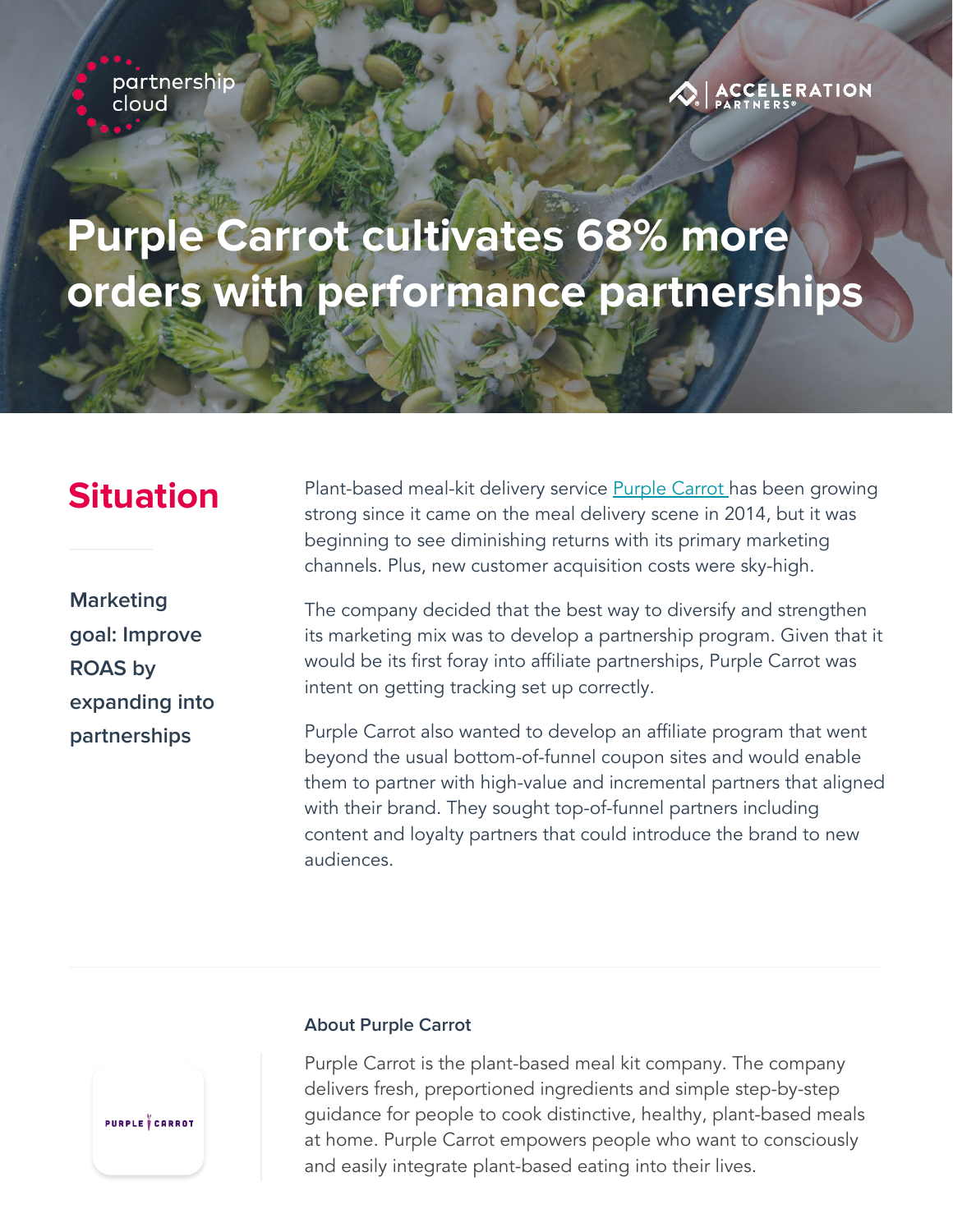"We heard about how great Impact was from others in the industry and it's true. Impact surpassed all our expectations, both technologically and from a support perspective. We were able to develop and grow a robust program in a short amount of time with total confidence in all technical components. We recommend that anyone starting an affiliate partnership program do so with Impact and Acceleration Partners."



**Alli Hobbs Senior Marketing Manager Purple Carrot**

**Create a high-value network of partners**

**Solution** Purple Carrot decided to move forward with its partnership program, using the Impact Partnership Cloud™ and premier global partner marketing agency, [Acceleration Partners.](https://www.accelerationpartners.com)

> With the help of the Acceleration Partners team, Purple Carrot quickly established a robust network of top-of-funnel affiliate partners, including loyalty partners, top-tier mass media, bloggers, review sites, several employee perks & benefits companies, and tech partners such as the cart abandonment solution UpSellit.

Acceleration Partners leveraged the Impact Partnership Cloud's Dynamic Payout capability to adjust commissions and reward top-of-funnel partners who introduced new audiences to Purple Carrot. Even though these partners may not have been the last touchpoint in the customer's journey to conversion, new incremental audiences were a key indicator for the brand.

Acceleration Partners also used Impact's blocking capabilities in order to comply with the Affiliate Nexus law restrictions and block partners who reside in certain countries which have had historically lower quality traffic.